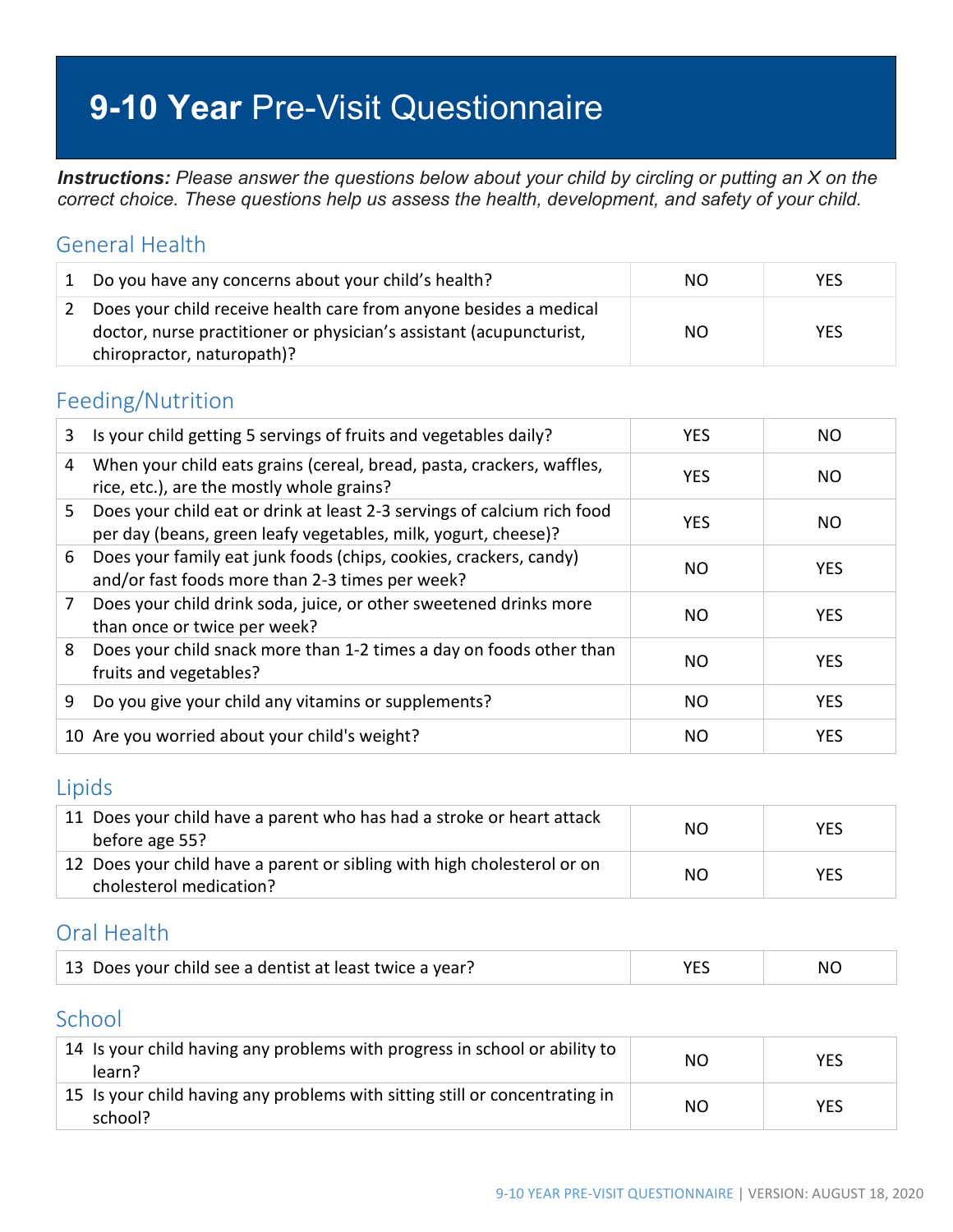| 16 Is your child having any problems with getting along with teachers?                       | NO.           | <b>YES</b> |
|----------------------------------------------------------------------------------------------|---------------|------------|
| 17 Is your child having any problems with happiness, self-esteem, self-<br>confidence?       | <sub>NO</sub> | <b>YES</b> |
| 18 Is your child having any problems with peer relationships (lack of<br>friends, bullying)? | <sub>NO</sub> | <b>YES</b> |
| 19 Does your child have an IEP or other learning plan?                                       | NO.           | <b>YES</b> |

## Activity / Exercise / Screen Time

| 20 Does your child have more than 2 hours of screen time per day (TV,<br>smartphones, tablets)?                                                      | ΝO         | <b>YES</b> |
|------------------------------------------------------------------------------------------------------------------------------------------------------|------------|------------|
| 21 Does your child have any screen time in his/her bedroom?                                                                                          | NO.        | <b>YES</b> |
| 22 Do you and your family do active and educational activities like<br>walking, bicycling, swimming, going to libraries or going on nature<br>walks? | <b>YES</b> | NO.        |
| 23 Do you eat meals together as a family?                                                                                                            | <b>YES</b> | NO.        |
| 24 Does your child play actively for at least 1 hour every day?                                                                                      | <b>YES</b> | <b>NO</b>  |
| 25 Does your child have a hard time falling asleep or staying asleep at<br>night?                                                                    | NO.        | <b>YES</b> |
| 26 Is your child sleeping 9-11 hours at night?                                                                                                       | <b>YES</b> | NO         |

### Social Stressors

| 27 Have there been any major changes or stresses in your<br>family recently?                                    | NO. | <b>YES</b> |                  |
|-----------------------------------------------------------------------------------------------------------------|-----|------------|------------------|
| 28 Within the past 12 months have you worried that your<br>food would run out before you got money to buy more? | NO. | <b>YES</b> | <b>SOMETIMES</b> |
| 29 Within the past 12 months did you run out of food and you<br>didn't have money to get more?                  | NΟ  | <b>YES</b> | <b>SOMETIMES</b> |
| 30 Is there someone in your life that hurts you or your<br>children?                                            | NΟ  | YFS        |                  |

## Safety

| 31 Do you have rules about internet safety? Do you have<br>parental controls set?  | <b>YES</b> | NO.        |  |
|------------------------------------------------------------------------------------|------------|------------|--|
| 32 Do you have rules about answering the door and phone at<br>home?                | <b>YES</b> | NO.        |  |
| 33 Does your child wear a helmet when biking, skating,<br>skiing, or snowboarding? | <b>YES</b> | NO.        |  |
| 34 Does anyone smoke or vape around your child?                                    | NO.        | <b>YES</b> |  |
| 35 Is there a gun in the home?                                                     | NO.        | <b>YES</b> |  |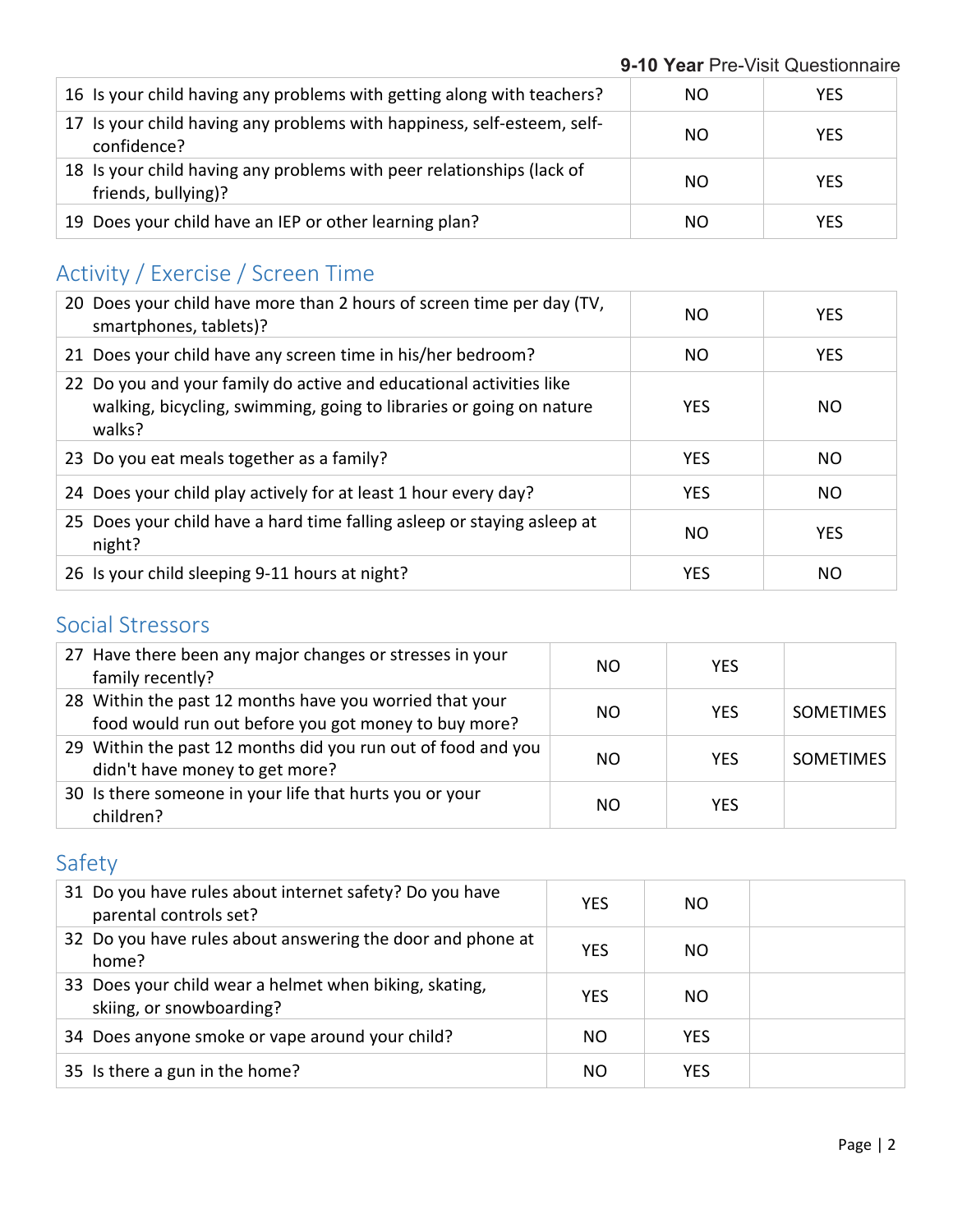| a. If yes, is it locked in a safe with the ammunition stored<br>separately?                                   | <b>YES</b> | NO. | DOESN'T APPLY        |
|---------------------------------------------------------------------------------------------------------------|------------|-----|----------------------|
| 36 If your child has fair skin, do you apply sunscreen if out in<br>the sun for longer than 15 to 30 minutes? | <b>YES</b> | NO. | <b>DOESN'T APPLY</b> |
| 37 Do you have working smoke and carbon monoxide<br>detectors in your home?                                   | <b>YES</b> | NO. |                      |
| 38 Does your child use a seatbelt in the car or booster seat (if<br>under 4 feet 9 inches tall)?              | <b>YES</b> | NO. |                      |
| 39 Do you have a home fire escape plan?                                                                       | YES        | NO. |                      |

## Tuberculosis

| 40 Has a family member or contact had tuberculosis disease (TB)?                                                        | NO. | <b>YES</b> |
|-------------------------------------------------------------------------------------------------------------------------|-----|------------|
| 41 Has a family member ever had a positive TB skin test (PPD)?                                                          | NO. | <b>YES</b> |
| 42 Was your child born in a high-risk country (countries other than the<br>U.S., Canada, Australia, or Western Europe)? | NO. | <b>YES</b> |
| 43 Has your child traveled to a high-risk country for more than a month?                                                | NO. | <b>YES</b> |

# Review of Systems

| 44 Do you have any concerns about your child's eating habits, weight<br>loss, or lack of energy?         | <b>NO</b> | <b>YES</b> |
|----------------------------------------------------------------------------------------------------------|-----------|------------|
| 45 Does your child have any sleep problems, including a lot of snoring?                                  | NO        | <b>YES</b> |
| 46 Do you have concerns about your child's eyes or vision?                                               | NO        | <b>YES</b> |
| 47 Does your child have recurrent (many) ear, sinus or throat infections,<br>or nosebleeds?              | <b>NO</b> | <b>YES</b> |
| 48 Does your child have chest pain, shortness of breath, or irregular<br>heartbeat?                      | NO        | <b>YES</b> |
| 49 Does your child have frequent colds, cough, wheezing, recurrent lung<br>infections?                   | NO        | <b>YES</b> |
| 50 Does your child complain about abdominal (tummy) pain, vomiting,<br>diarrhea, constipation?           | <b>NO</b> | <b>YES</b> |
| 51 Does your child have kidney or bladder problems, infections, blood in<br>the urine?                   | <b>NO</b> | <b>YES</b> |
| 52 Do you have concerns about your child's skin, hair, or nails?                                         | <b>NO</b> | <b>YES</b> |
| 53 Does your child complain about joint pain, stiffness, swelling, muscle<br>pain or weakness?           | NO        | <b>YES</b> |
| 54 Does your child have recurrent headaches, dizziness, tics, weakness,<br>seizures?                     | NO        | <b>YES</b> |
| 55 Does your child have anxiety, mood changes, sadness, nervous<br>problems or issues with anger/temper? | <b>NO</b> | <b>YES</b> |
| 56 Does your child have excessive thirst or increased urination?                                         | <b>NO</b> | <b>YES</b> |